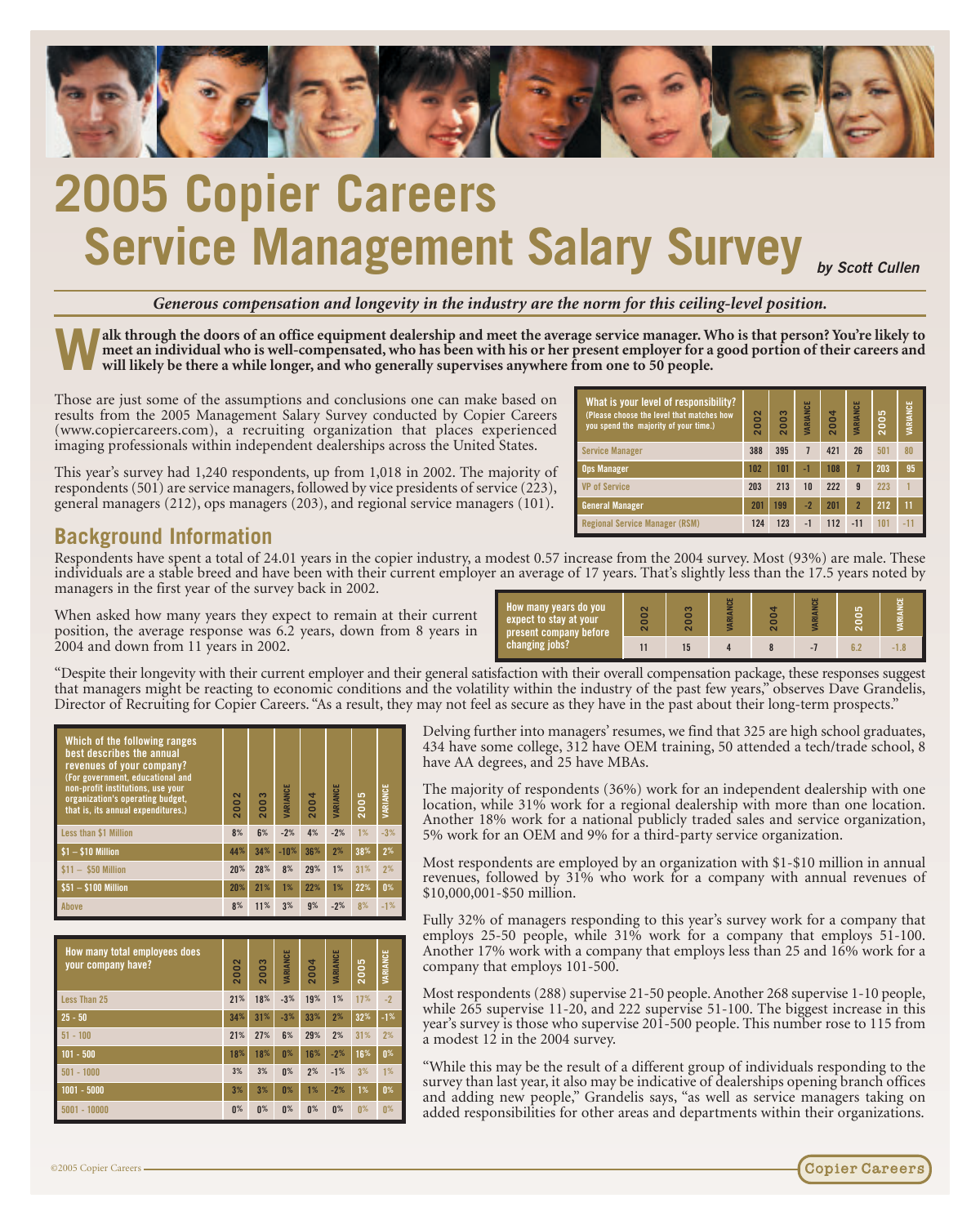## **On the Clock**

Managers are also logging their share of hours during the week just like the service techs and sales managers profiled in the previous two surveys that have been published in ENX during the past two months. The average number of hours worked is 49.7, an increase of 0.6 hours from 2004 and 1.7 hours more than respondents noted in the 2002 survey.

"I can easily put in 50+ hours per week and sometimes as many as 55-60," says Jesse Marino (not real name), a San Diego, Calif.-based service manager.

The same goes for Jerry Larson (not real name), a Nevada-based service manager. "I'm working 50-60 hour weeks," says Larson, who adds that the number of hours he works has actually gone down of late—primarily because his wife put her foot down about his workaholic lifestyle.

In addition to the time spent in the office, Larson logs a significant number of hours in the field with his service techs. After-hours is when he catches up on emails, checks inventories, and does paperwork. "I leave around 7 or so at night, and if I leave on time during the week, I'll come in on Saturday to catch up on the ordering, e-mails, and all the different administrative stuff."

"Again, it looks like these individuals are logging more hours not – only in the office but at home," says Paul Schwartz, President of Copier Careers. "Technology is a wonderful thing, and it is enabling these folks to do their jobs 24x7 if necessary."

## **Pay Day**

Managers tend to be well compensated by their employers from a base salary perspective. Topping the list are Ops managers with an annual base salary of \$73,290, followed by vice presidents of service at \$73,234. Ops managers also had the biggest increase in their base pay from 2004 to 2005 as it increased by \$1,450. That's a small increase compared to last year when Ops managers saw their annual base salary rise \$2,358.

| If you work full time, approximately<br>how many hours do you work per<br><b>Week?</b> (Please include time spent working<br>at the office, working in the field and traveling<br>for work - but not commuting.) | $\overline{\mathbf{c}}$<br>0<br>$\bar{\mathbf{c}}$ | ຶ<br>0 | <b><i>IARIANCE</i></b> |     | VARIANCE | 2005 | <b><i>IARIANCE</i></b> |
|------------------------------------------------------------------------------------------------------------------------------------------------------------------------------------------------------------------|----------------------------------------------------|--------|------------------------|-----|----------|------|------------------------|
| <b>Hours Worked Per Week</b>                                                                                                                                                                                     | 48                                                 | 492    | 1.2                    | 491 |          |      |                        |

General managers report an annual base salary of \$72,545 while regional service managers are at \$69,998, and service managers, \$60,430. Consider that across the board, base salaries have been growing at an extremely modest rate (See graphic for more detail.) with the exception of 2003 when salaries – virtually across the board – were anywhere from \$204 to as much as \$2,548 less than the previous year. Of course, those figures reflected the post 9/11 turbulence in the industry and the overall economy.

| <b>Please specify your current</b><br>annual base salary. | ខ<br>$\overline{20}$ | 2003     | VARIANCE  | 2004     | VARIANCE | ဒိ<br>$\frac{1}{2}$ | VARIANCE |
|-----------------------------------------------------------|----------------------|----------|-----------|----------|----------|---------------------|----------|
| <b>Service Manager</b>                                    | \$59.982             | \$59.998 | \$16      | \$60.099 | \$101    | \$60,430            | \$331    |
| <b>VP</b> of Service                                      | \$72.300             | \$71.289 | $-$1.011$ | \$72.813 | \$1.524  | \$73,234            | \$421    |
| <b>Ops Manager</b>                                        | \$70.392             | \$69,482 | $-$ \$910 | \$71.840 | \$2.358  | \$73.290            | \$1,450  |
| <b>General Manager</b>                                    | \$71.454             | \$71.250 | $-5204$   | \$71.980 | \$730    | \$72,545            | \$565    |
| <b>Regional Service Manager</b>                           | \$70,998             | \$68,450 | \$2.548   | \$69,367 | \$917    | \$69,998            | \$631    |

"Base salaries seem to be quite generous from a management perspective and even though the increases are modest at best, these individuals' compensation is still based on results," says Schwartz. "Employers in the office equipment community need to make sure they are fiscally responsible even when compensating their key personnel, especially in light of economic conditions and competitive pressures within the industry."

Looking at bonuses and other direct cash payments, 65% of managers earn additional monies for personal performance and 53% reap the rewards of company profit sharing. Another 46% pick up additional cash for project milestone completion.

No big surprises on the other non-cash and indirect cash rewards managers receive. Fully 99% receive health benefits, 69% a company car or car allowance and 33% receive 401(k) match.

Looking at the non-cash and indirect cash rewards they received during the past 12 months, management estimates those at \$17,898, a \$766 increase from 2004. Contrast that with the first year of the survey in 2002 when that figure was \$28,121 before dropping to \$16,249 in 2003.

Over the past three years stock options have become almost a non-factor in these surveys. Note that in 2002 stock options granted in the past 12 months were valued at \$53,234 before dropping to \$9,332 in 2003. Surprisingly, stock options have made a slight rebound in 2005 rising \$111 to \$6,999 from 2004. But no need to get carried away or even assume there is any positive trend here and that those numbers will ever return to where they were prior to 9/11.

When asked to estimate the value of their current options held, both vested and unvested, no matter when they were granted, the current figure is \$21,202, a \$1,878 increase from 2004. Placing that in a historical perspective, that figure was a whopping \$72,345 in 2002 before declining by \$54,691 to \$17,654 in 2003.

"Some of these guys who were receiving stock or company profit sharing are now getting their reimbursement elsewhere," says Grandelis. "Some of those things have faded away and they've digressed into being structured along the guidelines of performance even from a management level. At least that's what I'm hearing from my talks with managers across the industry."

## **Satisfaction Not Guaranteed**

Despite what seems to be generous compensation packages, managers' satisfaction with their total compensation package seems to be on the decline this year over last, although the latest satisfaction levels haven't declined as much as in previous years. This year, only 16% were very satisfied and 22% were satisfied, while 38% were neutral. Some 16% were dissatisfied and 8% said they were very dissatisfied.

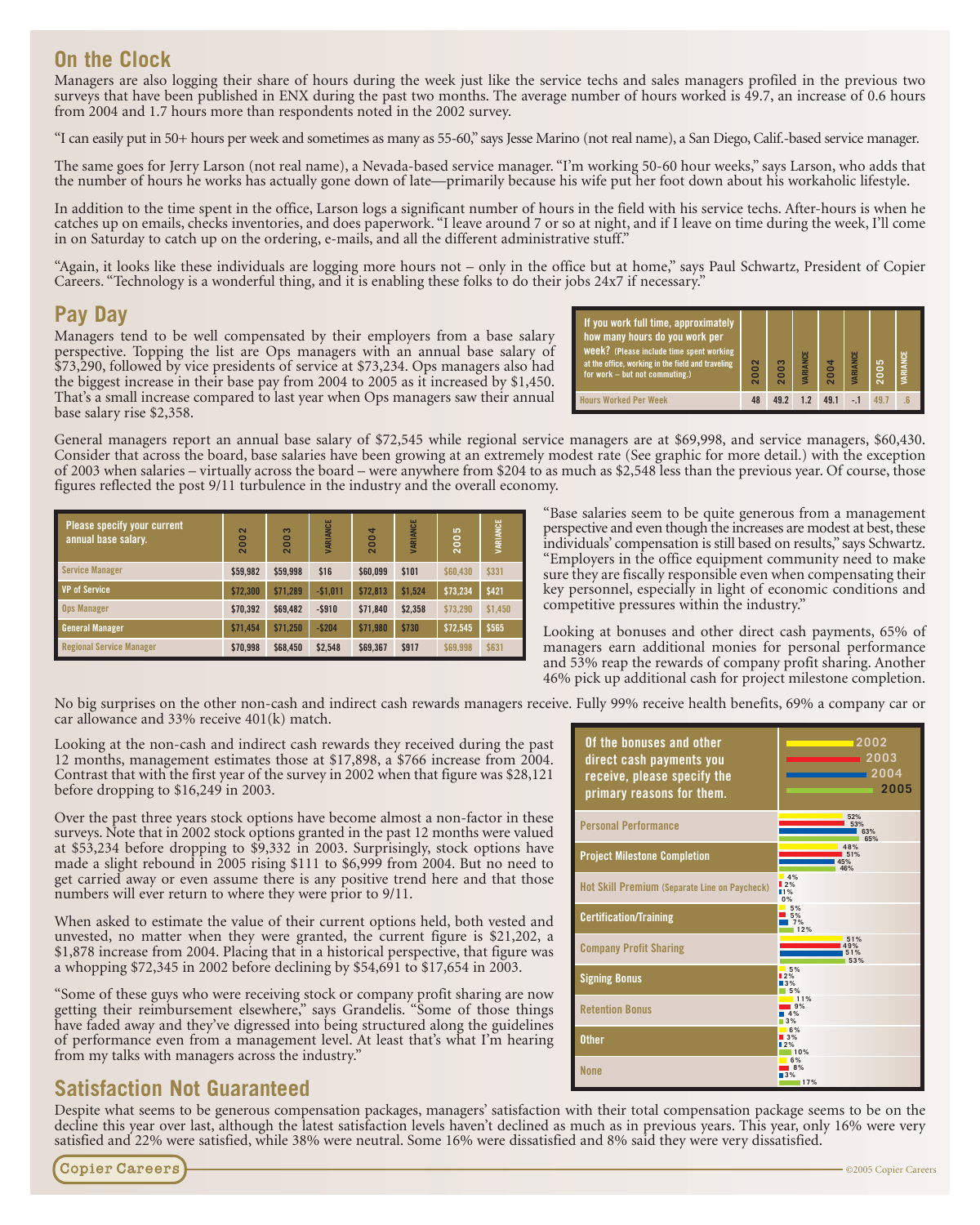| Please specify non-cash<br>and indirect cash<br>rewards you received<br>during the past 12 mos.                                          | 2002<br>\$28.121 | S<br>200<br>\$16.249             | <b>IARIANCE</b><br>$-$11.872$ | 2004<br>\$17.132 | <b>IARIANCE</b><br>\$883            | 2005<br>\$17.898 | <b><i><u>IARIANCE</u></i></b><br>\$766 |
|------------------------------------------------------------------------------------------------------------------------------------------|------------------|----------------------------------|-------------------------------|------------------|-------------------------------------|------------------|----------------------------------------|
| If you have been granted<br>a stock option in the past<br>12 months, please estimate<br>their current value                              | 2002<br>\$53,234 | 80<br>$\overline{20}$<br>\$9.332 | <b>IARIANCE</b><br>$-$43,902$ | 2004<br>\$6.888  | <b><i>IARIANCE</i></b><br>$-52.444$ | 2005<br>\$6,999  | VARIANCE<br>\$111                      |
| <b>Please estimate the</b><br>value of all current<br>options deals, both<br>vested and unvested,<br>no matter when they<br>were granted | 2002<br>\$72,345 | 2003<br>\$17.654                 | VARIANCE<br>$-$54.691$        | 2004<br>19.324   | <b><i>IARIANCE</i></b><br>\$1.670   | 2005<br>\$21.202 | VARIANCE<br>\$1.878                    |

Larson, who has been in the industry for some 20 years, is content with his salary. "I'm satisfied," says Larson. "It can always be better, but they take care of me here."

## **Things That Matter**

What matters most to these folks about their jobs has changed slightly over the years. The top five items that matter most to service managers are:

- **1. Bonus Opportunities 87%**
- **2. Benefits 85%**
- **3. Financial Stability of Company 74%**
- **4. Base Pay 69%**
- **5. Job Stability 56%**

In 2002, the first year of the survey, the top five responses were:

- **1. Benefits 62%**
- **2. Base Pay 61%**
- **3. Financial Stability of Company 44%**
- **4. My Opinion and Knowledge is Valued 42%**
- **5. Having the Tools and Support to Do My Job Well 34%**

Note that in 2002 only 19% listed "Bonus Opportunities" and 20% said "Job Stability."

"It seems like bonuses have replaced stock options as a way to increase the compensation package," Schwartz says.

It's also worth noting that what matters most to managers remains consistent with last year's survey across virtually all categories – with the biggest deviations being modest 4% increases for "Effective Career Path Planning and Support" and "Benefits." Everything else is identical or up or down only 1-3 percentage points.

As a refresher, last year's survey saw "Bonus Opportunities" rise a whopping 86% up to 89% and "Potential for Promotion" drop 28%, to just 3%. That's just about where those numbers are again this year.

For Larson, it's not just about the money. "Some places offer you a lot of money, but you're not happy with the environment," he says. "The owners here take really good care of me. If I need time off, they give it to me. They basically let me run the service department without micromanaging me. It's like a family, and that's what I love about working here. I can get paid more at other dealerships, but I've turned them down. It's all about comfort."

### **Scanning the Classifieds**

Despite being fairly well compensated, managers are still scanning the classifieds or are willing to listen to offers. Indeed, the number of managers who say they are either "actively" or "somewhat" looking for new jobs rose 6% from 2004. This year, 20% are actively looking and 63% are somewhat looking, while 17% are not looking. Back in 2002, 9% of respondents were actively looking and 61% were somewhat looking.

Those looking are primarily interested in higher compensation (76%), followed by the response of "Job market opportunities are too good to pass up." Other popular reasons for keeping options open are "More job stability" (39%), "Move to a different geographical area" (38%), and "Don't like present company's management/culture" (36%).

"The number of managers who say they are somewhat looking can be deceptive," Schwartz notes. "Most of these folks are relatively complacent and content in their current positions, even though they are keeping their options open. But realistically, where are they going to go? They've been there 24 years and their salaries have hit the ceiling."

**Overall, how satisfied are you with your total compensation package? 2005 2004 2003 2002 Very Satisfied Satisfied Neutral Dissatisfied Very Dissatisfied 21% 29% 20% 20% 10% 16% 22% 38% 16% 8% 19% 21% 36% 13% 11% 26% 25% 18% 20% 11%**

That's in contrast to the first year of the survey, when half of the managers surveyed were either very satisfied (21%) or satisfied (29%) with their total compensation package. In that survey, 20% were neutral about their total compensation package, 20% were dissatisfied and

"This goes back to the belt tightening of the past few years and, as Paul noted, employers exercising more fiscal responsibility," Grandelis says. "The end result is that they're not getting those yearly increases in base salary that they've been accustomed to, and that's reflected in

When asked how satisfied they were with all aspects of their jobs, including compensation, benefits, and other aspects of employment, 19% said they were very satisfied, 25% were satisfied and 23% were neutral. Meanwhile, 21% said they were dissatisfied – up 11% from last year – and 12% were very dissatisfied, down 8% from last year.

10% very dissatisfied.

their satisfaction levels.'



**Copier Careers** 

©2005 Copier Careers